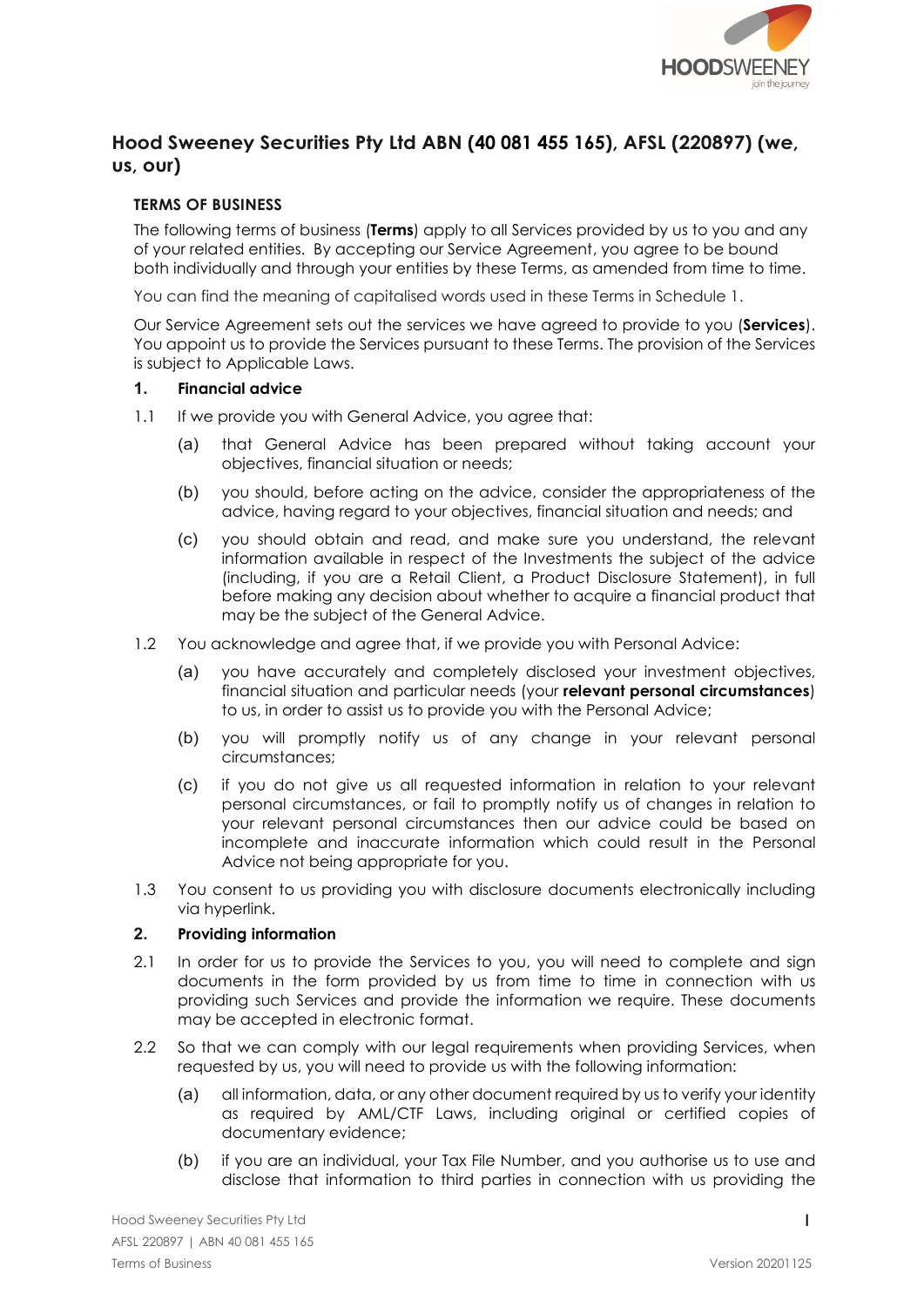

Services to you under these Terms;

- (c) if you are acting as a trustee, the relevant trust deed or any constituent documents of the trust, including any documents which amend those documents; and
- (d) any other information we may reasonably request.
- 2.3 In order to provide our Services, we require up to date information. Please notify us promptly if any information you have provided to us is, or becomes, untrue, incomplete or inaccurate.
- 2.4 Any delay in providing such information to us may result in us not being able to provide Services to you or to arrange for others to provide Services to you, or in a timely manner.

## 3. Effect of death or incapacity

If you die or become incapacitated whilst you are our client, then you authorise your legal personal representative to ratify and confirm any actions we take between the date of your death or incapacitation and the date we receive evidence to our satisfaction of your death or incapacitation.

### 4. Fees

- 4.1 You agree to pay us the fees and charges as agreed between us from time to time in the Service Agreement (Fees) and as stated in any advice document we provide to you.
- 4.2 You agree to grant us a direct debit authority in relation to one of your Australian bank accounts to debit our Fees. The details of our direct debit agreement will be set out in your Service Agreement.
- 4.3 Unless expressly stated otherwise, all Fees are expressed on a GST- inclusive basis. Where a Fee is expressly stated to be exclusive of GST, you agree to pay us the GST amount.

## 5. Set off

- 5.1 If you fail to meet any settlement obligations which you have instructed us to incur, for which we have incurred liability on your behalf, you agree that we may sell on your behalf any of your Investments and apply the proceeds to reduce your liability to us or to a third party to whom you own an obligation in connection with the Services.
- 5.2 We may:
	- (a) set off any amount payable to us, or any of our agents, by you against any amount payable by us or any of our agents to you; and
	- (b) withhold any amount payable by us, or any of our agents, to you in satisfaction of any amount payable to us, or any of our agents, by you.

### 6. People you authorise

- 6.1 If more than one person constitutes our client (each a joint holder), you authorise us to accept instructions and directions from any one individual without seeking authority or confirmation from the other individual(s).
- 6.2 You may appoint one or more people as Authorised Persons to represent or act for you, to receive information in relation to your financial affairs, or give instructions on your behalf. Such an appointment is subject to that person being reasonably acceptable to us, providing AML documents, and your written instruction. You need to ensure that your Authorised Person reads and understands these Terms prior to their appointment and knows the rights and remedies we may have against the Authorised Person pursuant to clause 6.4.
- 6.3 You agree and understand that: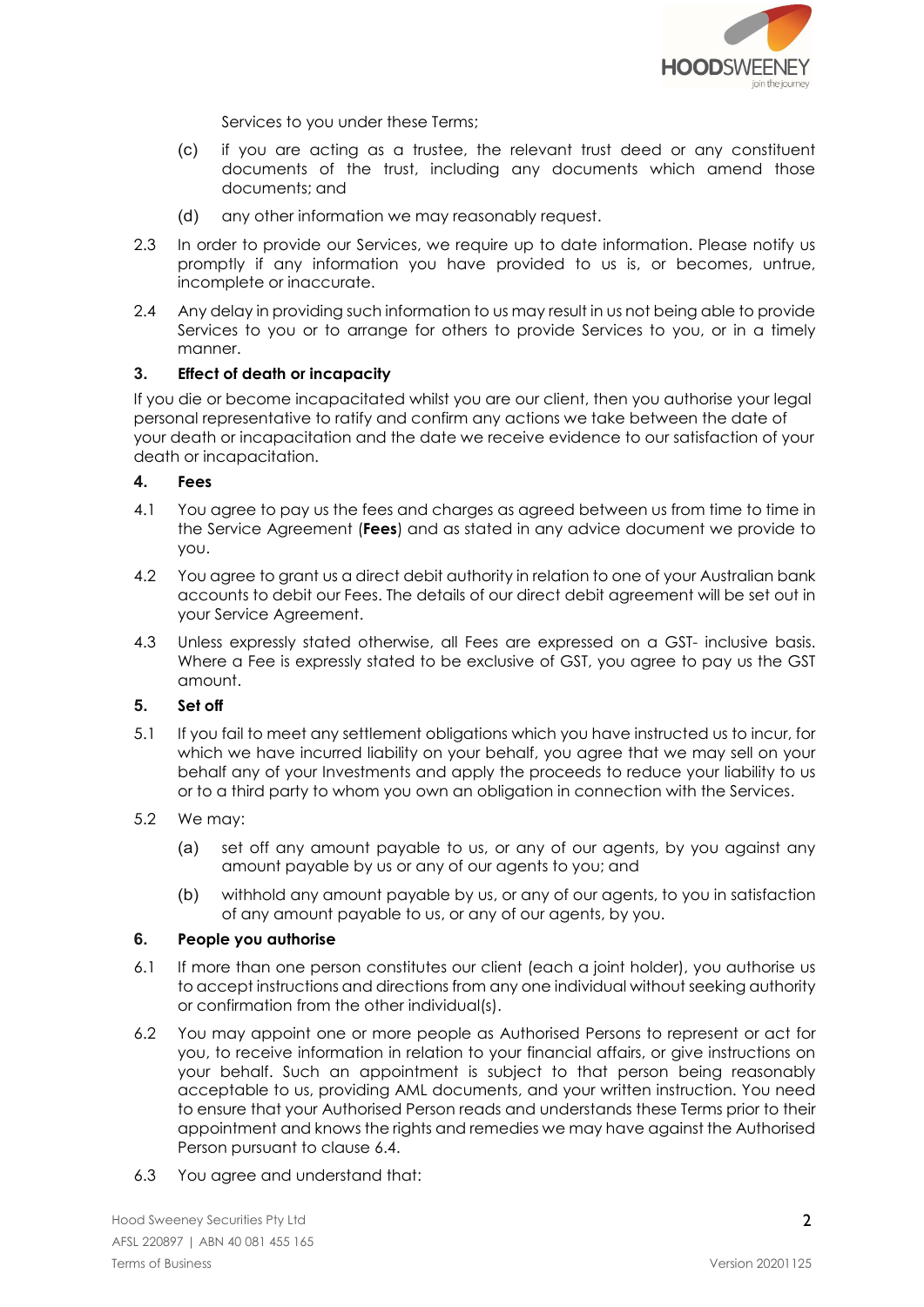

- (a) we may act upon the instructions of any Authorised Person you have appointed;
- (b) an Authorised Person may be restricted from providing instructions in relation to particular Services: and
- (c) we may provide information relating to your Investments in response to a request from an Authorised Person;

without checking the authority of that Authorised Person to give such instructions or to request such information.

- 6.4 You agree that if any of your Authorised Persons breach these Terms, the breach will be attributed to you as principal, and we have the same rights and remedies as we would if you had personally committed the breach. Where we can take action against the Authorised Person, we do not need to do so before exercising the rights granted in this clause against you.
- 6.5 If you wish to revoke the authority of an Authorised Person, please notify us in writing.

## 7. Representations and warranties

You represent and warrant that:

- 7.1 all information you have provided to us is true, complete and accurate, and we may rely on that information in providing our Services;
- 7.2 you have the power and authority to enter into the Terms and to perform your obligations under these Terms, and these Terms constitute valid and binding obligations on you;
- 7.3 if you are an individual, you are over the age of 18;
- 7.4 if one of your entities is a body corporate, it has been, and remains, validly registered and existing under the relevant laws of incorporation;
- 7.5 if you are acting as a trustee:
	- (a) you have been properly appointed as the sole trustee of the relevant trust (Trust) and you are not in breach of trust;
	- (b) these Terms will bind you in your personal capacity and also in your capacity as a trustee;
	- (c) the Trust is duly constituted and is validly existing in compliance with all Applicable Laws, and the constitutional documents of the Trust have been duly stamped where required, in accordance with the laws of each State and Territory of Australia;
	- (d) you have the right to be fully indemnified out of the Trust's assets for any obligation incurred under these Terms before any Trust beneficiary's claim and this right has not been limited or reduced in any way;
	- (e) you are authorised to, and have full power and authority, under the trust deed for the Trust to enter these Terms and acquire our Services, to perform your obligations under these Terms and any transaction that may arise under them;
	- (f) in the case of a superannuation fund, the entry into of these Terms and the undertaking contemplated under these Terms:
		- (i) complies with all Applicable Laws, prudential standards and regulator issued guidelines applicable to the operation of superannuation funds, including the SIS Act, the SIS Regulations and the APRA superannuation prudential standards, prudential practice guides and other guidelines;
		- (ii) is in accordance with the fund's risk management strategy (including any applicable derivatives risk statement) and investment strategy prepared in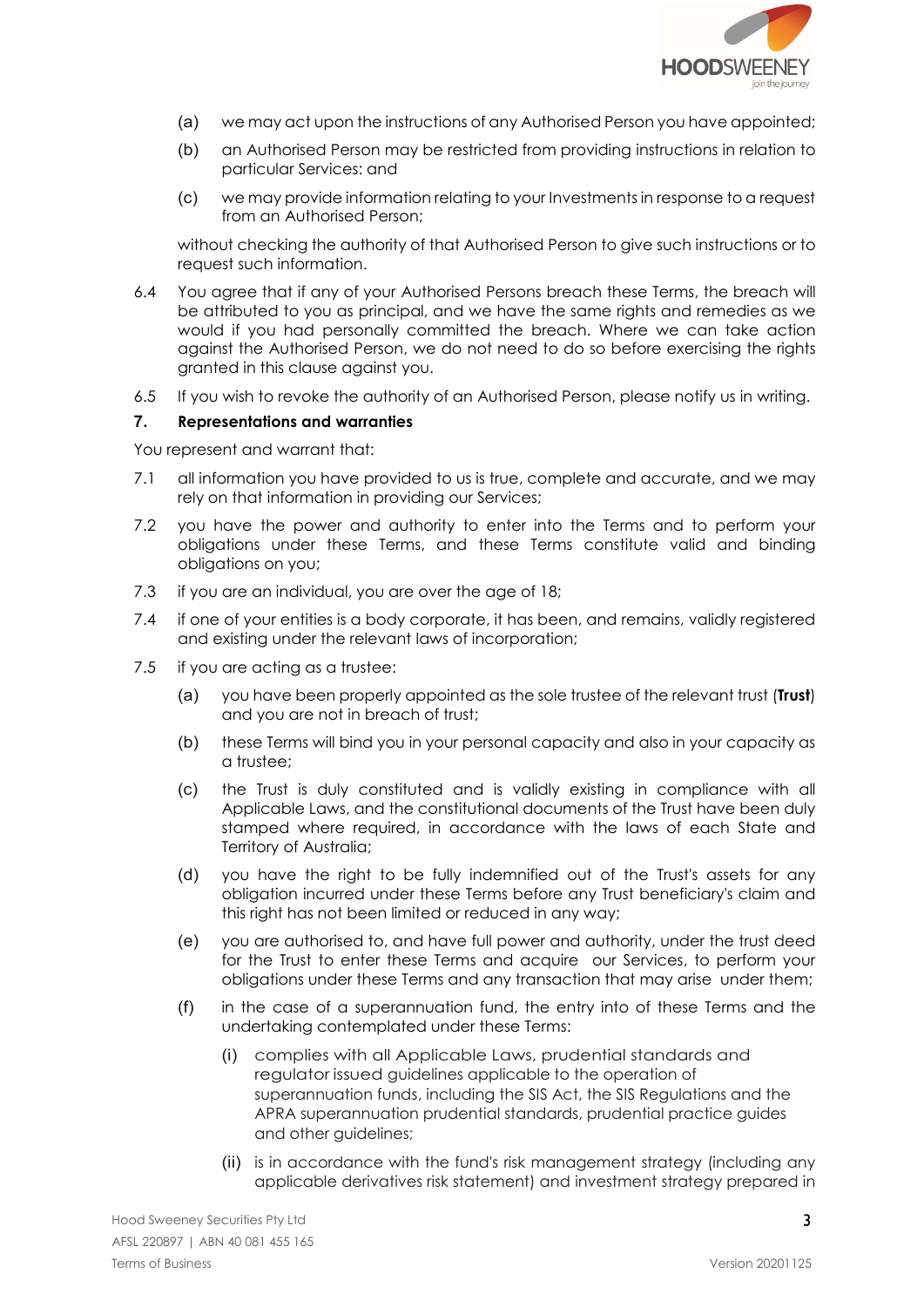

accordance with the SIS Act and SIS Regulations; and

- (iii) is on an arm's length basis, for value and on commercial terms;
- 7.6 if more than one person constitutes our client (each a joint holder), each joint holder is jointly and severally responsible for performing all of the obligations and liabilities under these Terms, and each representation, warranty and undertaking under these Terms is taken to have been made by each joint holder;
- 7.7 you have read and understood all documentation provided to you in connection with our Services, including without limitation, if you are a Retail Client, our Financial Services Guide;
- 7.8 you authorise us to provide any relevant information about you to Service Providers in connection with the provision of the Services;
- 7.9 you understand and acknowledge that your Investments are subject to risks of loss because of market, currency, economic, political, business and other events. We do not promise, represent, or guarantee that our advice to you, or the provision of the Services by us or a Service Provider, will achieve a particular rate of return for your Investments;
- 7.10 you will ratify and confirm any proper actions we or any Service Provider carry out based on your instructions, or the instructions of an Authorised Person;
- 7.11 as soon as you become aware of an error or omission, you are responsible for taking necessary action to mitigate further loss;
- 7.12 except where you have authorised us, and we have agreed, to manage your Investments on a discretionary basis, we are not responsible for your investment decisions;
- 7.13 you must pay all associated duties and taxes (including any GST) in relation to your Investments; and
- 7.14 we reserve the right to provide you with any Service in our sole discretion.

### 8. Confidentiality and privacy

- 8.1 Except as provided for in these Terms and our Privacy Policy, or as otherwise agreed in writing by you or as required by law, we will keep confidential all personal information provided by you including information concerning your financial affairs or Investments.
- 8.2 You acknowledge that your personal information may be collected, stored, used or disclosed by us in accordance with our Privacy Policy, which is available at https://www.hoodsweeney.com.au/privacy or you may request a copy from our Privacy Officer by sending an email to privacy@hoodsweeney.com.au. By agreeing to these Terms, you consent to the collection, storage, use and disclosure of your personal information in accordance with our Privacy Policy, including having your identity information verified with the issuer or official record holder through a Document Verification Service.

### 9. Limited power of attorney

- 9.1 You appoint severally us and each of our agents, officers, and authorised representatives (each an **Attorney**) as your attorney, to do in your name everything necessary or expedient:
	- (a) to prepare, execute and deliver any document, and do anything that is necessary to appoint or change a Service Provider or in connection with the acquisition, disposal, holding, management or administration of your Investments in accordance with your instructions, including, without limitation, to execute an application in accordance with your instructions or to agree to any terms and conditions of the Service Provider;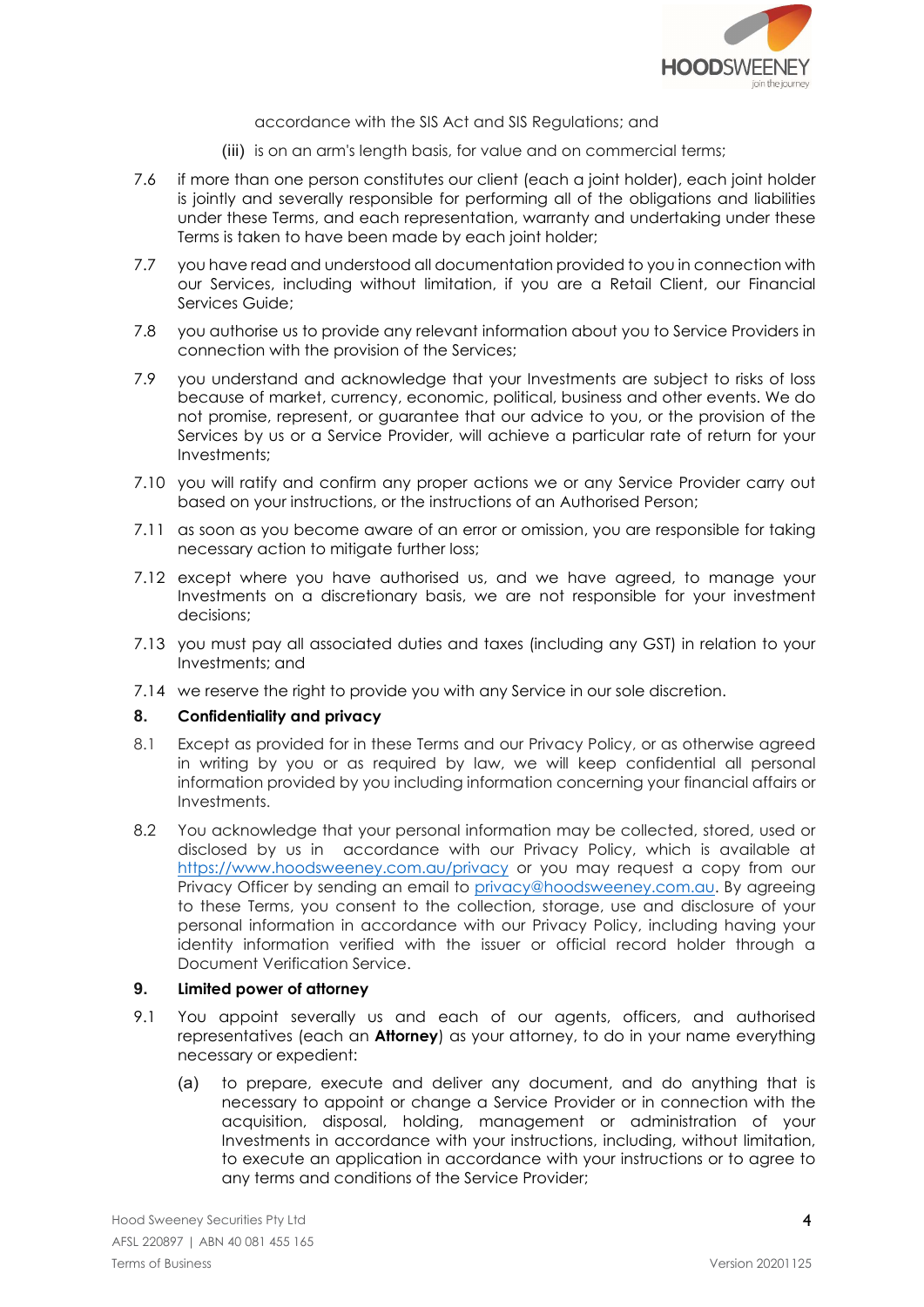

- (b) to communicate, give instructions, or prepare, execute and deliver any document, or take any other action reasonably necessary to effect the acquisition, disposal, amendment, renewal or cancellation (as the case may be) of Investments in accordance with your instructions; or
- (c) to give instructions to, enter into contracts or agreements with, another party on your behalf after receiving your instructions to do so.
- 9.2 Any power granted to an Attorney pursuant to this clause is only to be exercised in connection with the performance of the Services and the administration and management of your Investments in accordance with your instructions.
- 9.3 You agree that an Attorney may use any information you have provided to us for the purpose of exercising any power granted to an Attorney pursuant to this clause.
- 9.4 You are bound by, and agree to ratify, anything done by an Attorney in the exercise of an authority granted under this clause, and you acknowledge that anything done on your behalf within the authority of this clause will be treated as if you have done it personally.
- 9.5 The powers and authorities conferred on an Attorney under this clause remain in full force and effect until you revoke such powers and authorities given to an Attorney by giving written notice.
- 9.6 You agree to indemnify each Attorney against, and must pay each Attorney on demand the amount of, all losses, liabilities, costs or expenses incurred in connection with, or as a result of, the exercise of an authority by the Attorney under this clause.
- 9.7 Neither us, nor any Attorney is liable for any Loss incurred by you as a direct or indirect result of any delay or omission in the exercise of an authority by an Attorney under this clause, except when the Loss is caused directly by fraud, negligence or dishonesty.
- 9.8 You acknowledge that the power granted to an Attorney under this clause is not exclusive of, and does not limit, any other rights you have conferred upon us or any third party under any other agreement to which you are a party, including without limitation your agreement with a Service Provider.

### 10. Limitation of liability and indemnity

- 10.1 To the extent permitted by Applicable Laws and subject to the provisions of the Competition and Consumer Act, ASIC Act and the Corporations Act which cannot be excluded by agreement between the parties, we and each of our directors, officers, employees and Associates will not have liability for any Loss incurred by you directly or indirectly (except to the extent resulting from or caused by our negligence, fraud or dishonesty), without limitation as a result of or arising out of:
	- (a) our failure to act (or refuse to act) on your instructions or the instructions of an Authorised Person, regardless of whether there were any error or omission in your instructions;
	- (b) your failure to comply with these Terms;
	- (c) anything lawfully done by us, in accordance with these Terms or in compliance with a direction, request, or requirements under Applicable laws or of a regulatory authority;
	- (d) any event or circumstance which we cannot reasonably control, including failure or problems involving the relevant stock exchange or market operator or failure of electronic or mechanical equipment or communication lines;
	- (e) any delay, interruption, omission, failure, error or fault by us in passing on and executing your instructions;
	- (f) any failure by a Service Provider;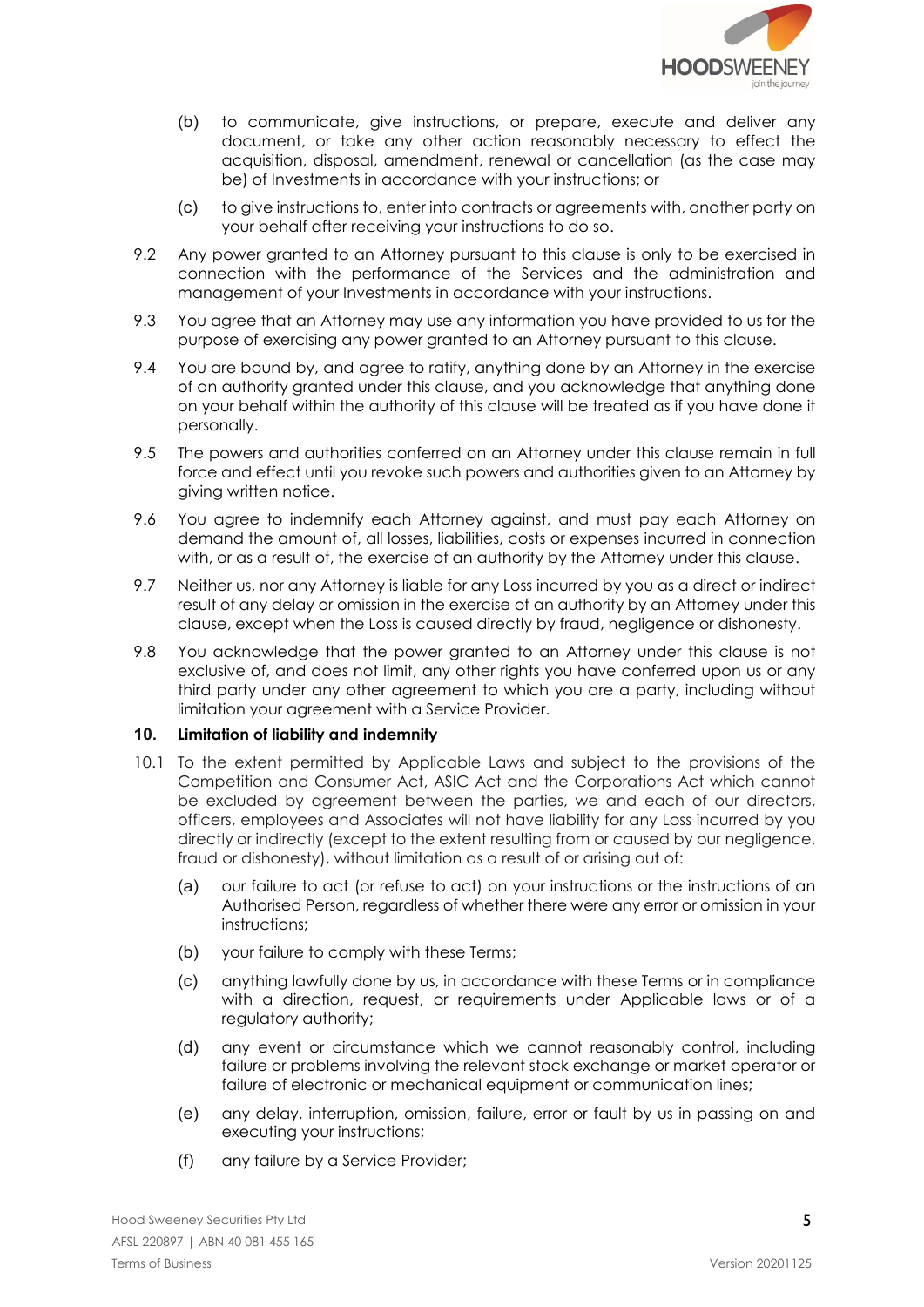

- (g) market movements and other risks associated with the Investments;
- (h) reliance on a document or message that we had no reason to believe was not authentic or delays caused by our further investigation of the authenticity of the instructions.
- 10.2 You agree to indemnify and keep indemnified us and each of our directors, officers, representatives, agents, employees and Associates (Indemnified Parties) from and against any Loss reasonably incurred by any of the Indemnified Parties acting under, or in connection with, these Terms except insofar as any Loss is caused by the negligence, fraud or wilful misconduct of any Indemnified Party. We hold the benefit of this indemnity for each Indemnified Party, and this indemnity continues after the termination of these Terms and is for the benefit of each of the Indemnified Parties and may be enforced by an Indemnified Party individually or jointly with another Indemnified Party.

## 11. Suspension of rights and termination

- 11.1 These Terms and our engagement to provide Services may be terminated by either party giving notice to the other party.
- 11.2 Upon termination of these Terms:
	- (a) all Fees accrued will become immediately due and payable by you; and
	- (b) all obligations under these Terms cease upon termination (but for the avoidance of doubt, rights or obligations that arise before termination are not affected).

## 12. General

- 12.1 Except as otherwise expressly provided in these Terms, any notice, approval, consent or any other documents must be in writing and must be sent by facsimile, email, registered post or courier and addressed as follows:
	- (a) if to you, to your last address or email address notified in writing to us; and
	- (b) if to us the following details:

11 – 16 South Terrace Adelaide SA 5000

hss@hoodsweeney.com.au

Or as otherwise notified in writing to you from time-to-time.

- 12.2 Subject to the rest of this clause, these Terms may only be amended by written agreement between the parties. However, we may with 7 days' prior written notice to you, amend these Terms to correct any obvious error or address unintended consequences and to reflect any change in Applicable Laws which affects the operation of these Terms.
- 12.3 You may not assign, transfer or novate any of your rights or obligations under these Terms without our written consent. We may, with 10 Business Days' notice to you, assign, transfer or novate its rights or obligations under these Terms to any third party.
- 12.4 If any part of these Terms is invalid, void or unenforceable, these Terms are only affected to the extent of such invalidity, voidness or unenforceability and the remainder of the Terms continues in full force and effect.
- 12.5 These Terms are governed by, and must be construed in accordance with, the law of the State of South Australia. Each of you and us irrevocably submits to the non-exclusive jurisdiction of the courts of South Australia and courts competent to hear appeals from those courts.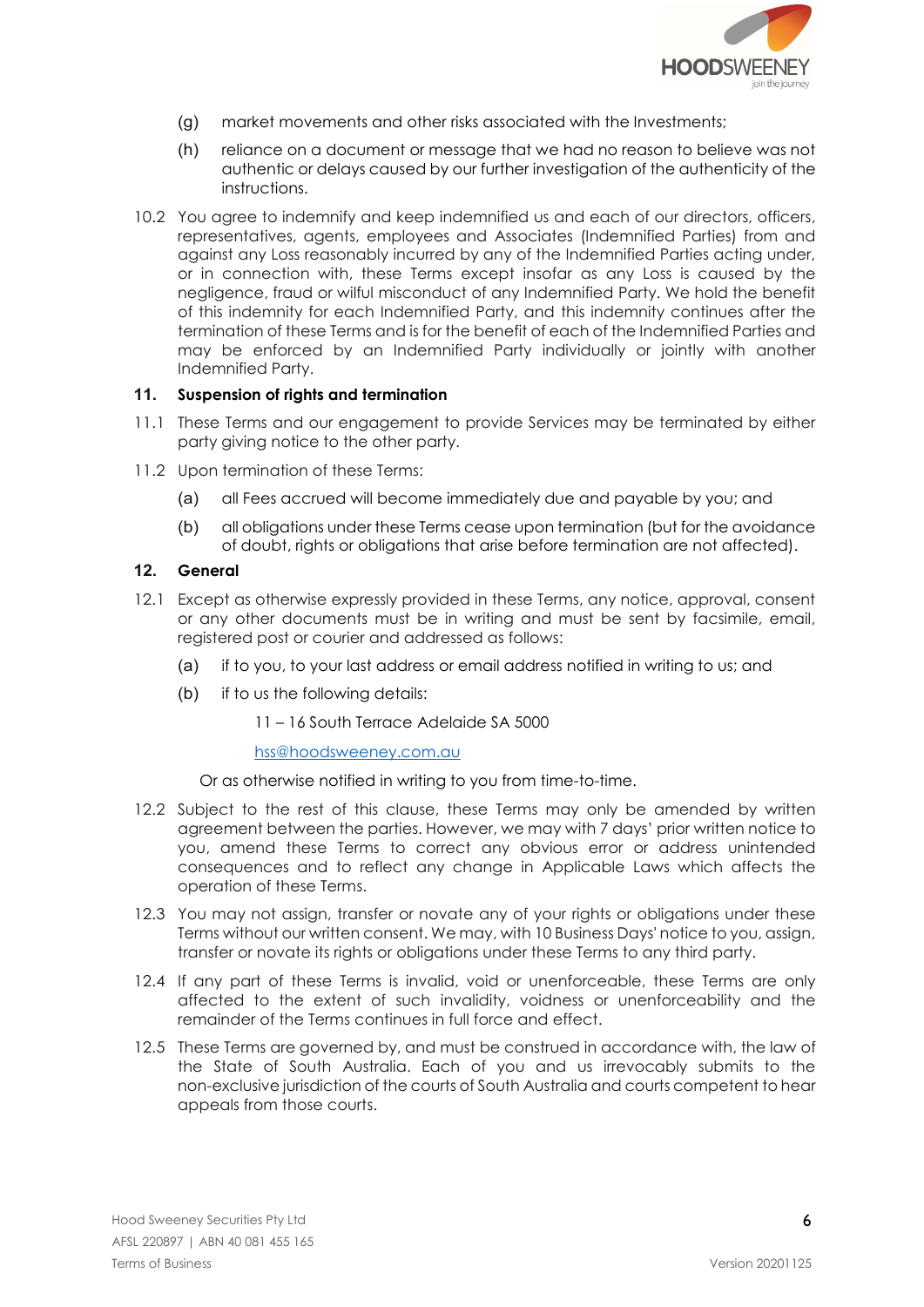

## SCHEDULE 1 - MEANING OF WORDS

In these Terms, the following words have the meaning set out below:

Associates means all associates (as that term is used in the Corporations Act) of ours from time to time.

AML/CTF Laws means the Anti-Money Laundering and Counter-Terrorism Financing Act 2006 (Cth) and any rules or regulations made under that legislation.

Applicable Laws means any common law, principles of equity, statute, regulations, rules, class orders or instruments that apply to the provision of the Services under these Terms, including but not limited to the Corporations Act, ASIC Act, AML/CTF Laws, each as amended from time to time or for the time being in force.

ASIC Act means the Australian Securities and Investments Commission Act 2001 (Cth).

Authorised Person means a person appointed and authorised by you under clause 6.1.

**Business Day** means a day (other than a Saturday, Sunday or public holiday) on which banks are open for general banking business in South Australia.

Corporations Act means the Corporations Act 2001 (Cth).

General Advice has the meaning given to that term pursuant to section 766B(4) of the Corporations Act.

Investment means any financial product covered by our Australian financial services licence.

Loss means any claim, action, demand, proceeding, judgment, damage, loss, liability (whether direct or indirect, in tort or contract or breach of statutory duty or otherwise), cost, charge, expense, outgoing, payment, fine, penalty loss or damages (including without limitation consequential loss or damage of any nature whatsoever).

**Retail Client** has the meaning given to that term by section 761G of the Corporations Act.

**Personal Advice** means has the meaning given to that term pursuant to section 766B(3) of the Corporations Act.

Service Agreement means the agreement between you and us that sets out the specific details of services we will provide to you. This includes our Engagement Letter and our Service Agreement.

Service Provider means a service provider (other than us) who provides services in connection with of your Investments from time to time, whether or not we arranged such relationship with the Service Provider on your behalf.

SIS Act means the Superannuation Industry (Supervision) Act 1993 (Cth).

**SIS Regulations** means the Superannuation Industry (Supervision) Regulations 2004 (Cth).

You, your means the client specified in the Service Agreement.

### INTERPRETATION

The following rules also apply in interpreting these Terms, except where the context makes it clear that a rule is not intended to apply.

- (a) Headings are for convenience only, and do not affect interpretation.
- (b) A reference to:
	- (i) legislation includes any subordinate or amending legislation issued under it;
	- (ii) a document (including this document) or agreement, or a provision of a document (including this document) or agreement, is to that document,